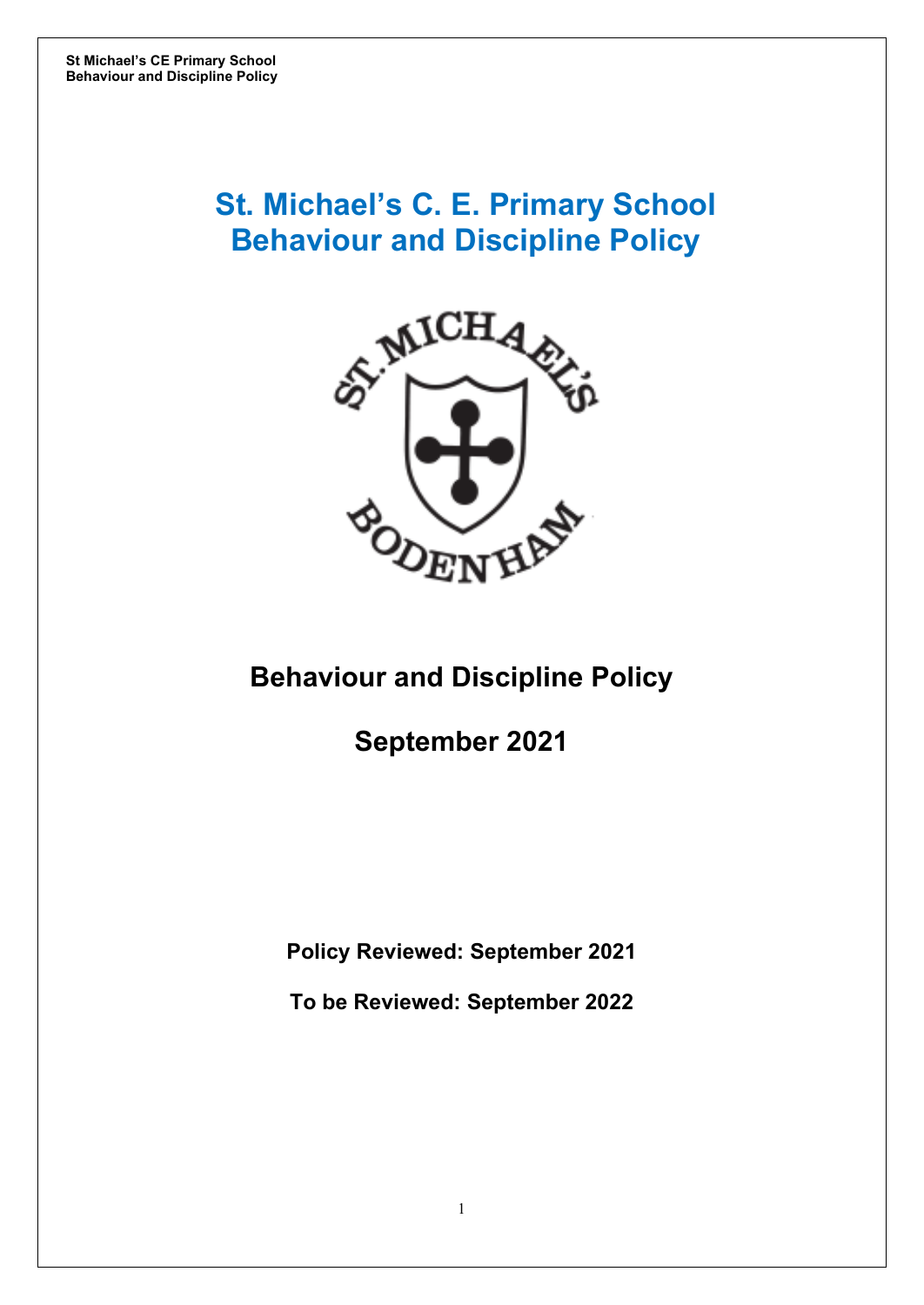## **1. Aims and Expectations**

**1.1** In the context of a Christian ethos, at St. Michael's CE Primary School, we strive to provide a secure, caring, happy and stimulating environment and to encourage children to develop their own selfdiscipline, self-esteem, and confidence so that they will be able to make a positive contribution both to the school and the wider community, now and in the future. This policy is designed to promote good behaviour, rather than merely deter anti-social behaviour.

**1.2** It is our aim that every member of the school community feels valued and respected, and that each person is treated fairly and well. We are a caring community, whose values are built on mutual trust and respect for all. This policy is designed to ensure that all members of the school can live and work together in a supportive way. It aims to promote an environment where everyone feels happy, safe and secure.

**1.3** This policy aims to help children to grow in a safe, secure and happy environment, and to become positive, responsible and increasingly independent members of the school community.

**1.4** We recognise that every member of the school community has *rights*, that alongside these come *responsibilities,* and that in order to ensure that these are achieved, there have to be *rules*.

**1.5** All members of staff understand the need to treat all children fairly and apply this behaviour policy in a consistent way.

**1.6** All members of staff understand the importance of responding to the feelings of the child, which underlie any unacceptable and anti-social behaviour, as well as the behaviour itself.

**1.7** All members of staff understand the importance of rewarding good behaviour, as we believe that this will develop an ethos of kindness and co-operation.

**1.8** We recognise that within the climate of inclusion, there will be children who need a personalised approach to their specific behavioural needs. In these cases different approaches will be necessary and 'personalised' according to the needs of the child. This policy is in line with our SEN, Disability and Discrimination policies.

**1.9** We recognise the importance of taking a multi-agency approach to behaviour management and that we may be required to take the lead in consulting and communicating with other agencies.

## **2. Rewards and Sanctions**

**2.1** The class teacher discusses and agrees with the children the expectations for the appropriate learning environment, which are displayed on the wall of the classroom. In this way, every child in the school knows the standard of behaviour that we expect in our school. If there are incidents of anti-social behaviour, the class teacher discusses these with the whole class during "circle time".

**2.2** We praise and reward children for good behaviour in a variety of ways:

- *All staff congratulate children, both non-verbally and verbally.*
- *All staff give reward stickers/stars and house points.*
- *Class teachers, supported by teaching assistants, use a range of reward systems in their class, which are flexible and changeable in order to maintain interest (such as counters for house points).*
- *All staff and pupils are encouraged to recognise children who display our values by putting their names in the "Values Box" on the worship table. These names are read out in 'collective worship' (usually on a Friday) and their names are recorded in the "Rainbow*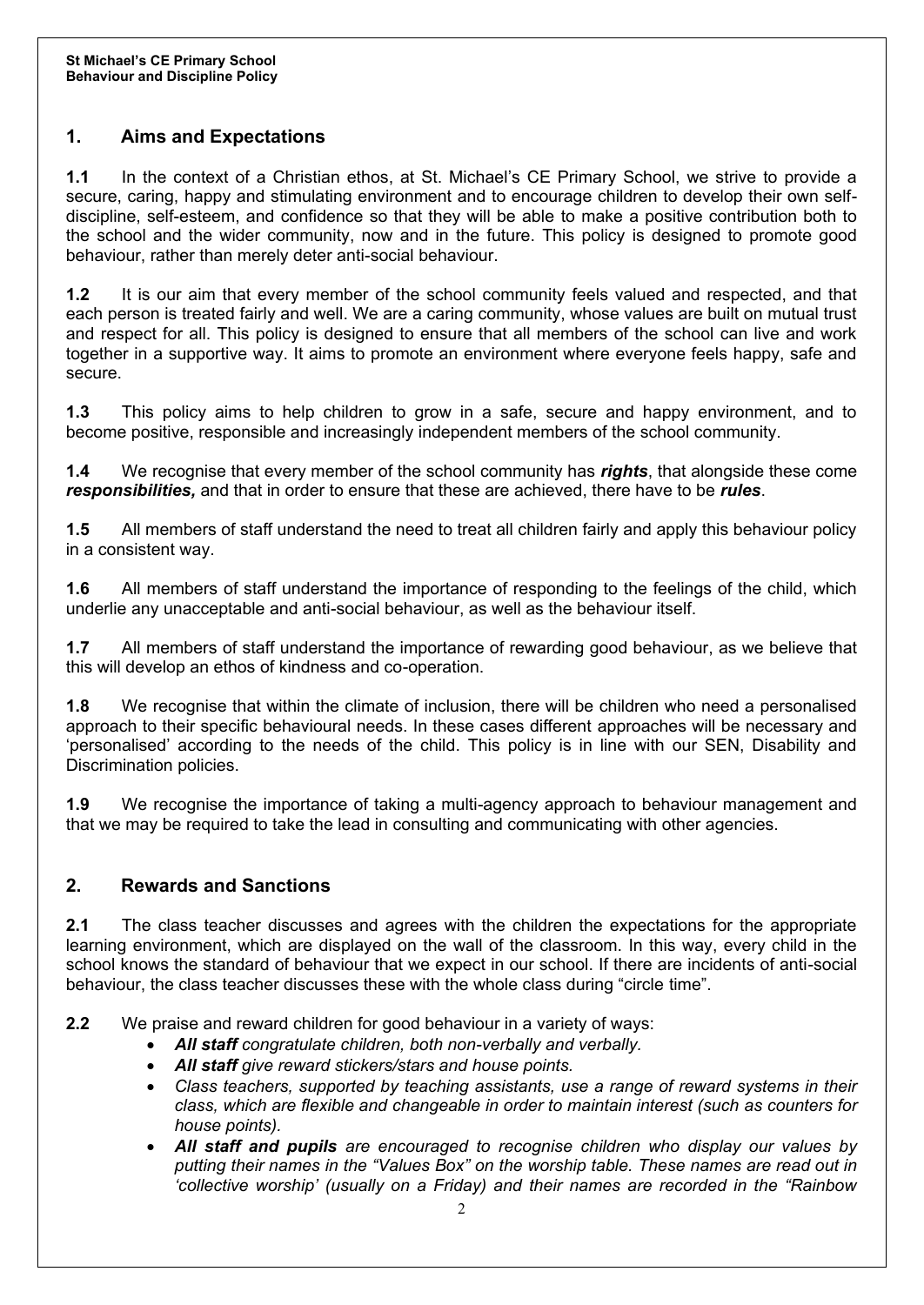*File". Additionally, one of the names in the "Values Box" is drawn out and that child is able to invite two friends to attend "Golden Tea" with the Executive Head.*

- *Outstanding efforts both in and outside school are acknowledged and congratulated. Certificates and Star of the Week are presented to children either for consistent good work or behaviour, or to acknowledge outstanding efforts or acts of kindness in school.*
- *All classes have an opportunity to lead an act of collective worship where they are able to show examples of their best work.*
- *Parents are informed of pupil's positive achievements, including good or improved behaviour.*

**2.3** Although our primary aim is to promote good behaviour, we recognise that, when unacceptable and anti-social behaviour occurs, it needs to be dealt with. We use a range of sanctions to ensure a safe and positive learning environment. Sanctions are used appropriately to each individual situation, following a set procedure. The levels of sanctions can be found in Appendix 2 "Behaviour and Discipline Procedures - Incidents and Consequences".

In all circumstances, the school will strive to keep channels of communication open with parents/carers.

#### **Recording and Monitoring**

- 1. Any child who needs strategies employed for behaviour modification beyond the occasional incident will be monitored through the use of an Individual Behaviour Plan.
- 2. Behaviour plans will be kept by the class teacher to record strategies used within class and dates of implementation. For pupils with an education healthcare plan, a central file will be kept in the Executive Head's office to record and monitor strategies used with individuals and progress made.

**2.4** At St. Michael's, we do not tolerate bullying of any kind. If we discover that an act of bullying or intimidation has taken place, we act immediately to stop any further occurrences of such behaviour. While it is very difficult to eradicate bullying, we do everything in our power to ensure that all children attend school free from fear. Please refer to the school's **Anti-bullying Policy**.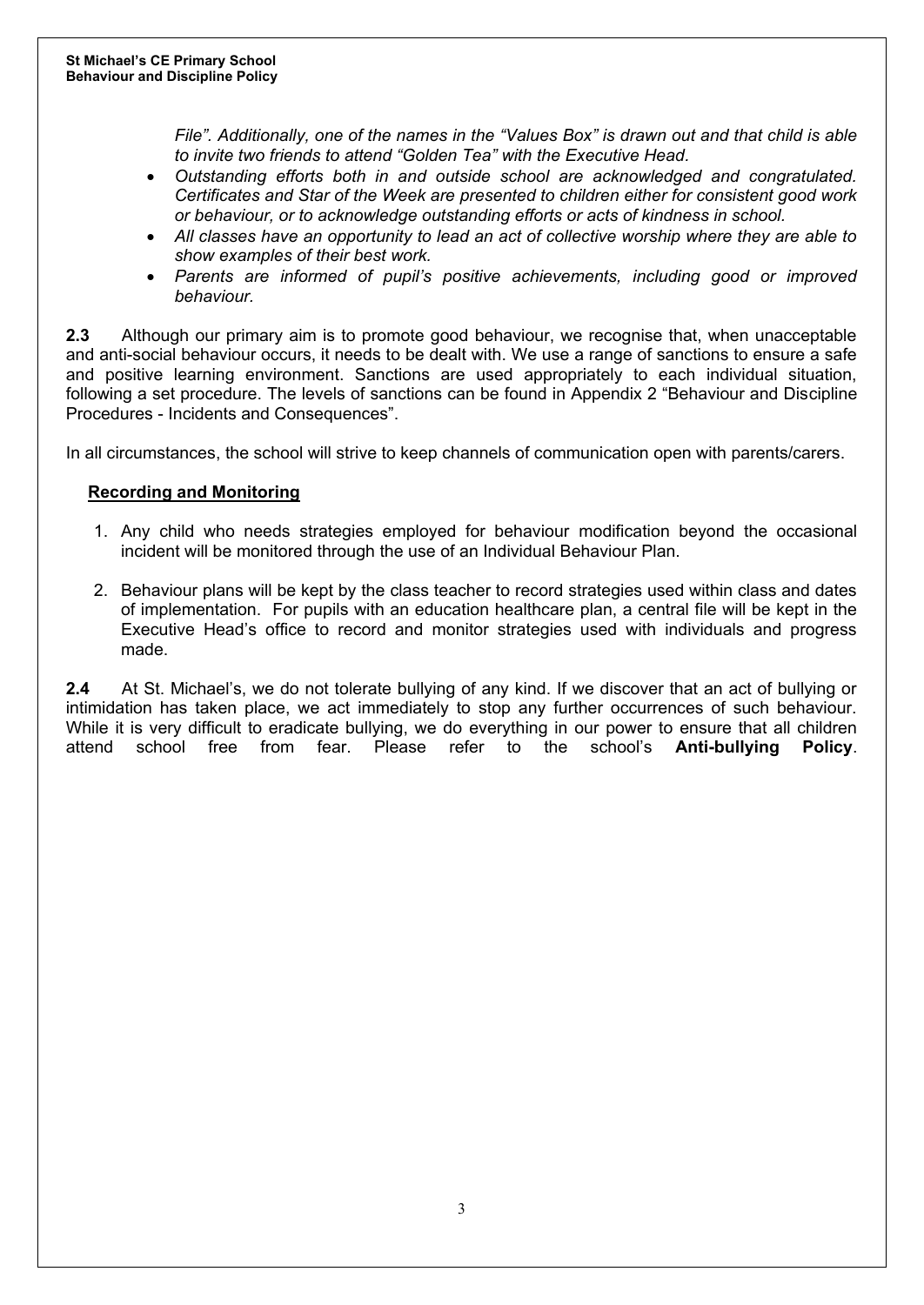## **3. Breaks and Lunchtimes**

**3.1** The Executive Head or Head of School is on duty at lunchtime. Lunchtime supervisors are able to refer incidents initially to class teacher and can ask children to wait in a 'time out zone'.

**3.2** Children who display inappropriate behaviour will be given a warning by the lunchtime supervisor and may be asked to stand out for 5 minutes. If the behaviour persists, the child will be withdrawn from play and sent in to the Executive Head/Head of School, who will speak to the supervisor and the child, if necessary recording the incident in the Behaviour and Discipline file which is kept in the school office.

**3.3** The Executive Head or Head od School should be sent for immediately when dealing with cases of violent behaviour or serious verbal abuse.

## **4. Use of Physical Intervention to Control/Restrain Pupils**

(Following the DFE's Guidance "Use of Reasonable Force" (July 2013) and Herefordshire Public Services' "Positive approaches to behaviour that challenges (including restrictive physical interventions)" (January 2012)).

**4.1** All teachers and other staff who have control or charge of pupils are authorised to use physical intervention to control or restrain pupils where this is deemed necessary:

- to prevent pupils injuring themselves or placing themselves in danger;
- to prevent pupils injuring others (staff or other pupils);
- to prevent pupils damaging property;
- when a pupil is engaging in any behaviour prejudicial to maintaining good order and discipline at the school or among any of its pupils, whether that behaviour occurs in a classroom during a teaching session, or elsewhere.

**4.2** Any force used should always be the minimum needed to achieve the desired result. Staff should always try to deal with a situation through other strategies before using force. Before intervening physically, a member of staff should tell the pupil who is misbehaving to stop and what will happen if he or she does not. The member of staff should continue attempting to communicate with the pupil throughout the incident, and should make it clear that physical contact or restraint will stop as soon as it ceases to be necessary. A calm and measured approach to a situation is needed.

**4.3** As far as possible, and if the situation allows, the following procedure should be followed:

- *assistance should be sought from one or more additional adults, to ensure that there is at least one adult witness present and to provide support during the process (e.g. helping to keep onlookers and observers out of the way);*
- *onlookers and observers, who are not critical to the process, should be moved away from the incident, preferably out of sight;*
- *the dignity and self-respect of the child should be maintained during and after the restraining process;*
- *one or more clear verbal warnings or clear instructions should be issued prior to any physical intervention;*
- *where essential, the body should be held by arms being held against the side of the body. If a "bear hug" is used, pressure should not restrict breathing and a sideways approach is safer and less open to misinterpretation;*
- *the child should be constantly reminded that once they calm down and regain self-control they will be released.*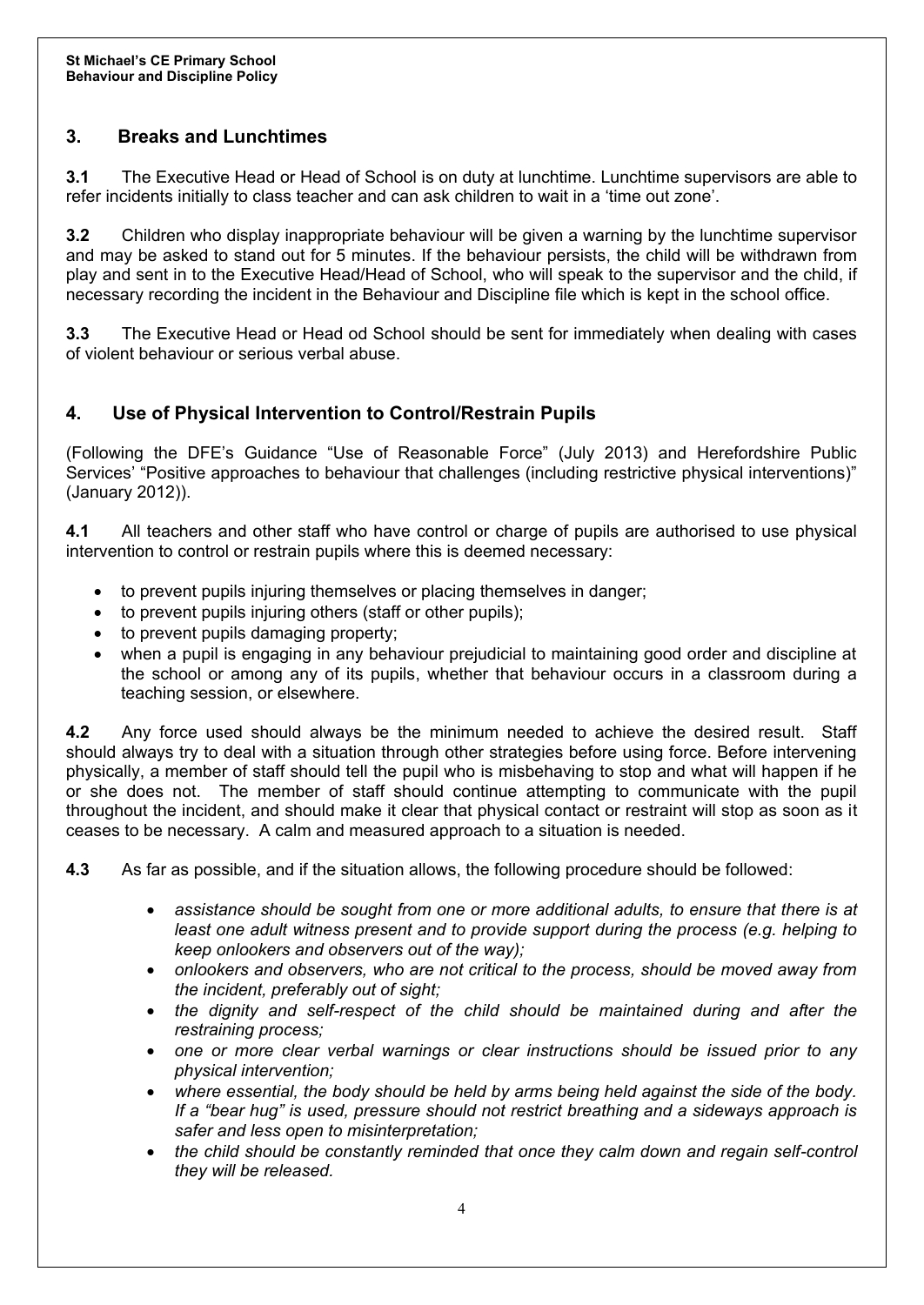• *Following an intervention of this nature, the child will be closely monitored by staff.*

#### **4.4** Recording incidents

Immediately following any incident where force is used, the member of staff concerned must tell the Executive Head (or in her absence, the Head of School). A written report must be provided as soon as possible. This should include:

- *the name(s) of the pupil(s) involved, and when and where the incident took place;*
- *the names of any staff or pupils who witnessed the incident;*
- *the reason that force was necessary (e.g. to prevent injury to the pupil, another pupil or a member of staff);*
- *how the incident began and progressed, including details of the pupil's behaviour, what was said by each of the parties, the steps taken to defuse or calm the situation, the degree of force used, how that was applied, and for how long;*
- *the pupil's response, and the outcome of the incident;*
- *details of any injury suffered by the pupil, another pupil, or a member of staff and of any damage to property.*

The parents/carers of the pupil concerned will be informed by the Executive Head or Deputy Executive Head.

## **5. The role of the pupils**

**5.1** It is the responsibility of the pupils to apply the principles of the school's values and demonstrate clearly positive behaviour for learning.

**5.2** In conjunction with the class teacher, classroom support staff and peers, pupils should determine and agree the class rules at the start of each academic year and agree to respect and behave by these rules.

**5.3** Pupils must accept the consequences of their behaviour when they do not follow this policy.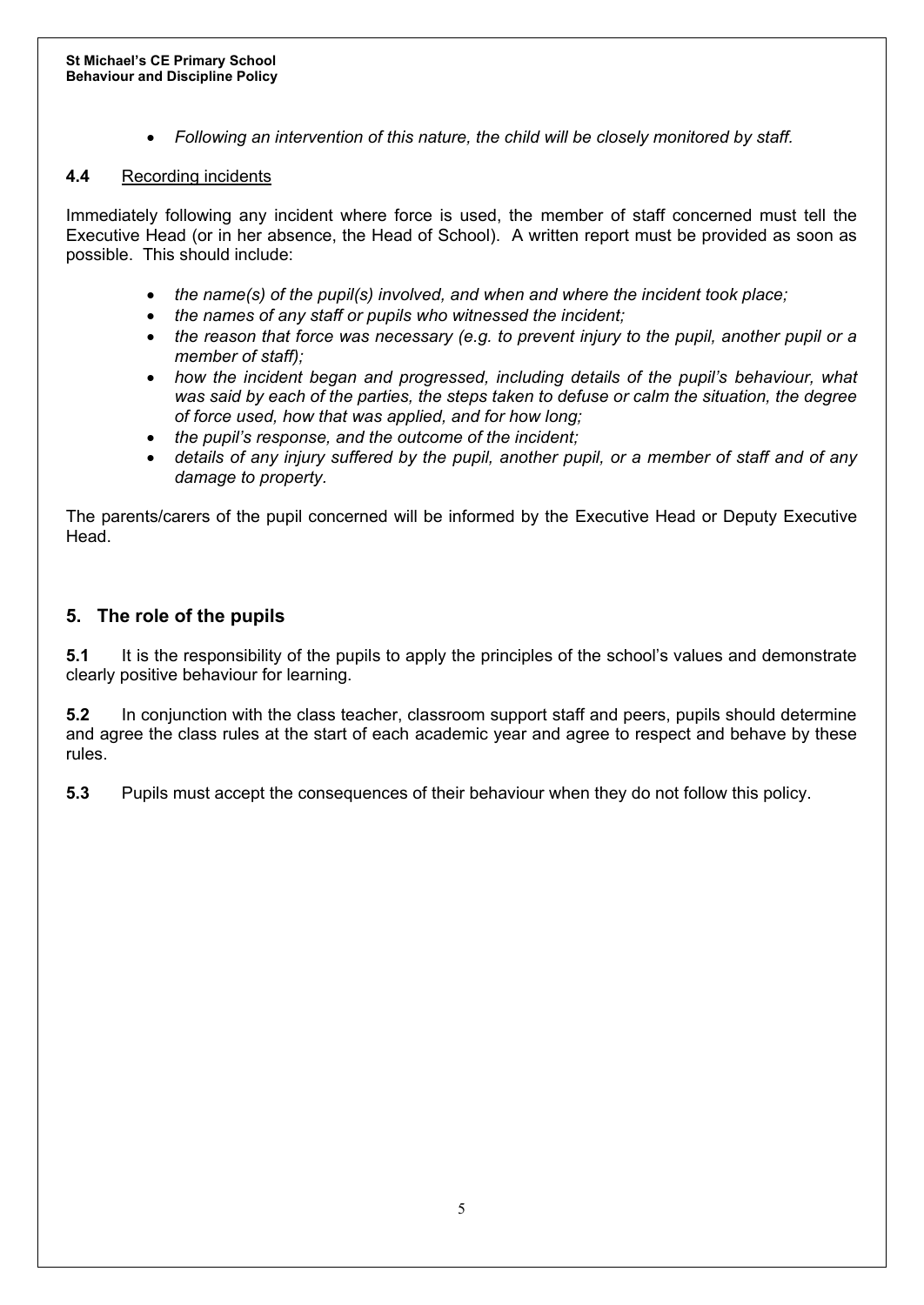## **6. The role of the class teacher**

**6.1** It is the responsibility of the class teacher to ensure that their class behaves in a responsible manner.

**6.2** The class teachers in our school have high expectations of the children in terms of behaviour, and they strive to ensure that all children work to the best of their ability.

**6.3** The class teacher treats each child fairly and promotes a positive classroom ethos in a consistent way. The teacher treats all children in their class with respect and understanding.

**6.4** If a child misbehaves repeatedly in class, the class teacher keeps a record of all such incidents. In the first instance, the class teacher deals with incidents him/herself as outlined in Appendix 2. However, if misbehaviour continues, the class teacher seeks help and advice from the Executive Head/Head of School.

**6.5** The class teacher liaises with external agencies, as necessary, to support and guide the progress of each child. The class teacher may, for example, discuss the needs of a child with the LA behaviour support service.

**6.6** The class teacher reports to parents about the progress of each child in their class, in line with the school's Assessment, Recording and Reporting policy. The class teacher may also contact a parent if there are concerns about the behaviour or welfare of a child and, equally, for celebrating achievement and success.

#### **7. The role of the Executive Head**

**7.1** It is the responsibility of the Executive Head/Deputy, under the School Standards and Framework Act 1998, to implement the school's Behaviour policy consistently throughout the school, and to report to governors, when requested, on the effectiveness of the policy. It is also the responsibility of the Executive Head/Head of School to ensure the health, safety and welfare of all children in the school.

**7.2** The Executive Head/Head of school supports the staff by implementing the policy, by setting the standards of behaviour, and by supporting staff in the implementation of the policy.

**7.3** The Executive Head/Head of School keep records of all reported serious incidents of misbehaviour.

**7.4** The Executive Head has the responsibility for giving fixed-term suspensions to individual children for serious acts of misbehaviour. For repeated or very serious acts of anti-social behaviour, the Executive Head may permanently exclude a child. The governors will be notified in line with DFE Policy, "Improving Behaviour and Attendance in Schools", April 2013 (Last updated: August 2014)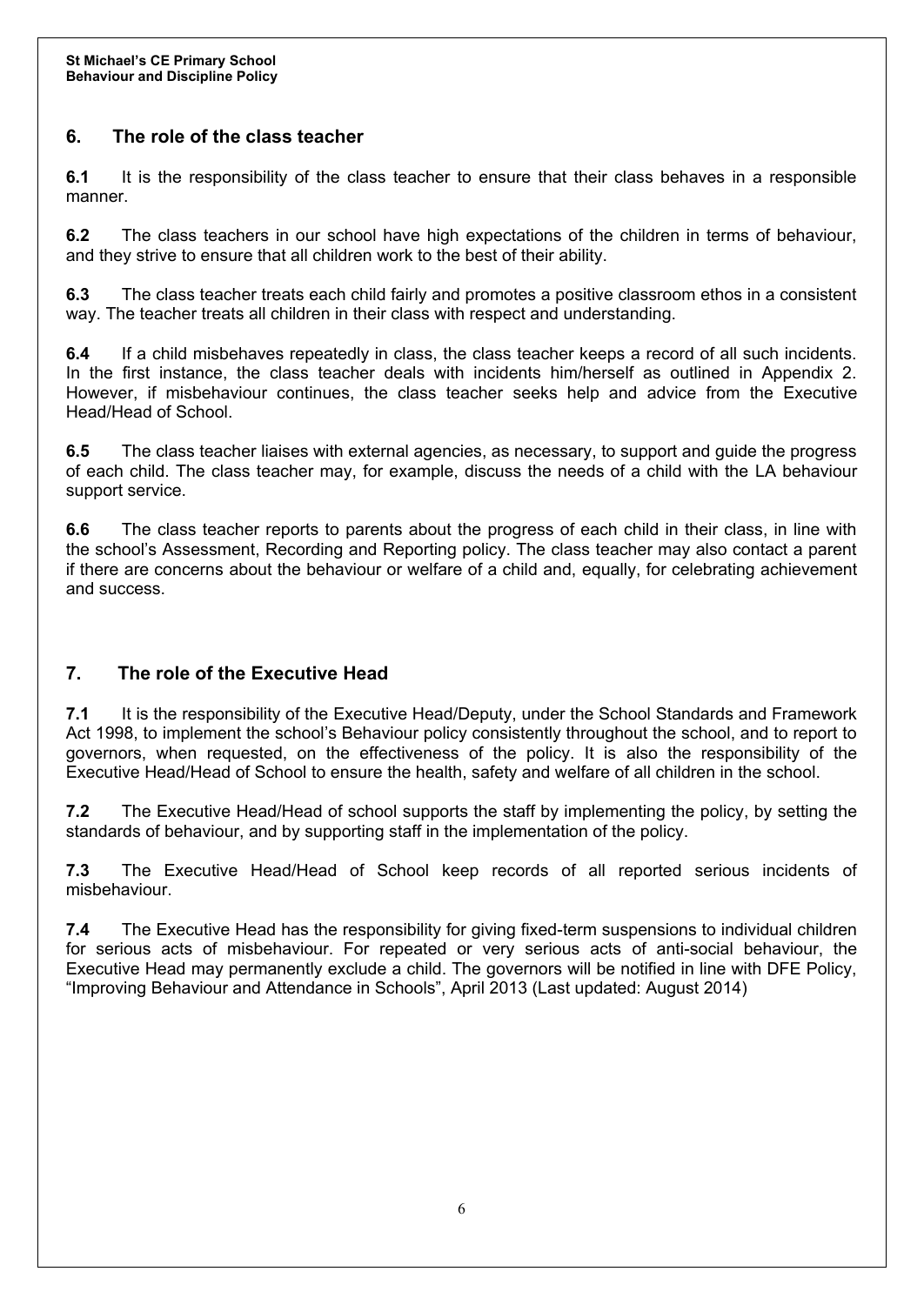## **8. The role of parents**

**8.1** The school works collaboratively with parents so that, as far as possible, children receive consistent messages about how to behave at home and at school.

**8.2** The school ethos is explained in the school prospectus, and we expect parents to read this and support our ethos.

**8.3** We expect parents to support their child's learning, and to co-operate with the school, as set out in the home-school agreement. We try to build a supportive dialogue between the home and the school, and we inform parents immediately if we have concerns about their child's welfare or behaviour.

**8.4** If the school has to use reasonable sanctions to punish a child, parents should support the actions of the school. If parents have any concern about the way that their child has been treated, they should initially contact the class teacher. If the concern remains, they should contact the Executive Head. If these discussions cannot resolve the problem, a formal grievance or appeal process can be implemented via the governing body.

## **9. The role of governors**

**9.1** The governing body has the responsibility of setting down these general guidelines on standards of discipline and behaviour, and of reviewing their effectiveness. The governors support the Executive Head in carrying out these guidelines.

**9.2** The Executive Head/Deputy has the day-to-day authority to implement the school's Behaviour and Discipline policy, but governors may give advice to the Executive Head/Deputy about the policy and the school ethos, which underpins it. The Executive Head/Deputy must take this into account when making decisions about matters of behaviour.

#### **10. Fixed-term and permanent exclusions**

**10.1** Only the Executive Head has the power to exclude a pupil from school. The Executive Head may exclude a pupil for one or more fixed periods (which cannot be extended) for up to 45 days in any one school year. The Executive Head may also exclude a pupil permanently. It is also possible for the Executive Head to convert a fixed-term exclusion into a permanent exclusion if, after investigation, further evidence comes to light. At the time of the fixed-term exclusion, parents will be informed if there is the possibility that the fixed-term may become permanent. Please refer to the DHMAT exclusion policy.

**10.2** If the Executive Head excludes a pupil, she informs the parents immediately, giving reasons for the exclusion. At the same time, the Executive Head makes it clear to the parents that they can, if they wish, appeal against the decision to the governing body. The school informs the parents how to make any such appeal. Work is provided by the class teacher for pupils to undertake at home.

**10.3** The Executive Head informs the LA, DHMAT and the governing body about any permanent exclusion, and about any fixed-term exclusions beyond five days in any one term.

**10.4** After a temporary exclusion, the pupil's behaviour is closely monitored by the Executive Head / Head of School.

**10.5** Pupils who have had a fixed-term exclusion of five or more days or several fixed-term exclusions that may lead to a permanent exclusion or who risk failure at school through disaffection or rapidly deteriorating behaviour, will have a Pastoral Support Plan set up by the Executive Head in consultation with parents, class teacher and other agencies.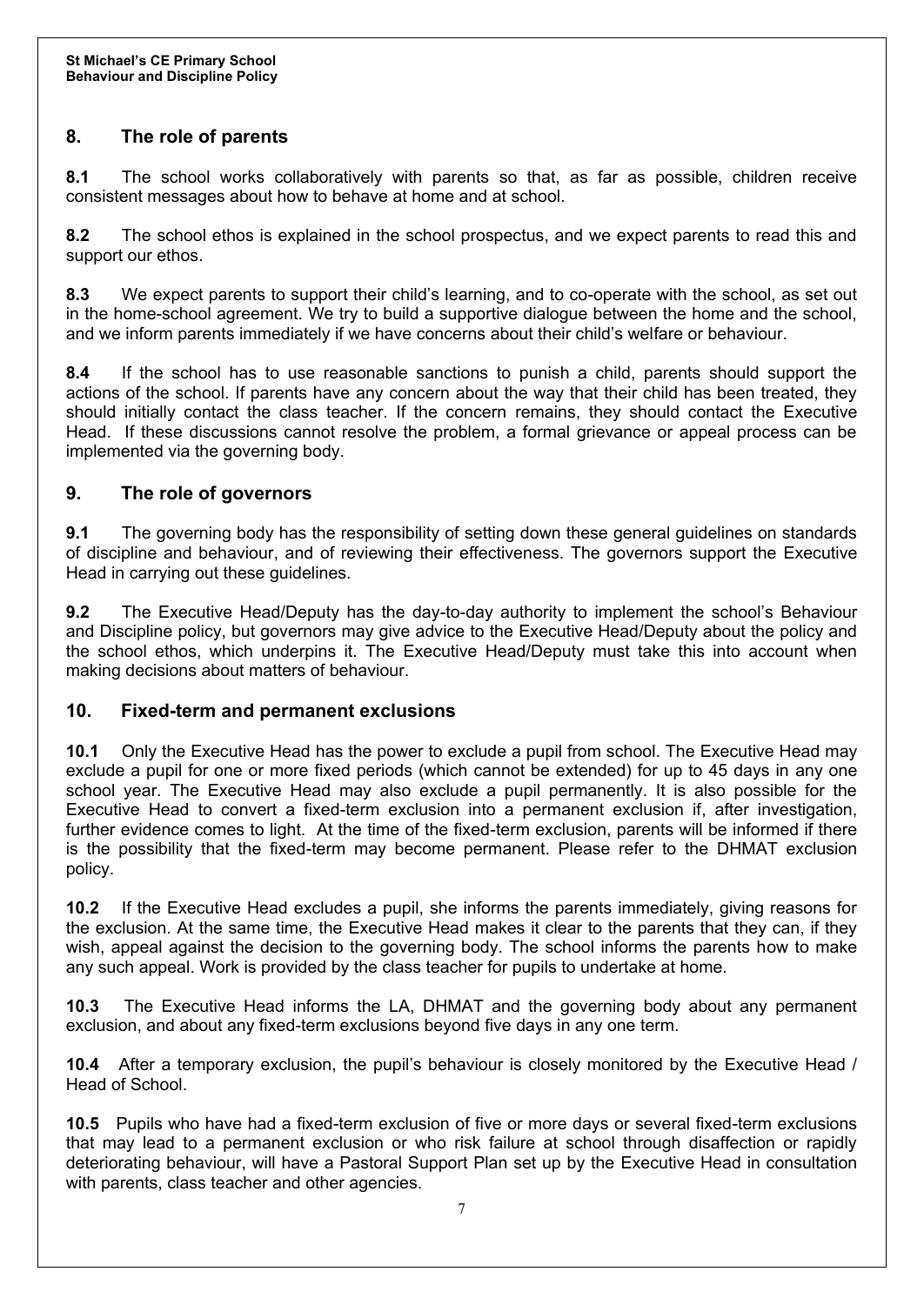**10.6** The governing body itself can neither exclude a pupil nor extend the exclusion period made by the Executive Head.

**10.7** The governing body has a discipline committee which is made up of between three and five members. This committee considers any exclusion appeals on behalf of the governors.

**10.8** When a Governors Discipline Committee meets to consider an exclusion, they consider the circumstances in which the pupil was excluded, consider any representation by parents and the BAET, and consider whether the pupil should be reinstated.

**10.9** If the governors' appeals panel decides that a pupil should be reinstated, the Executive Head must comply with this ruling.

#### **11. Monitoring**

**11.1** The Executive Head / Head of School monitor the effectiveness of this policy on a regular basis. She also reports to the governing body on the effectiveness of the policy and, if necessary, makes recommendations for further improvements.

**11.2** The teaching staff record incidents in the school behaviour file. We also keep a record of any incidents that occur at break or lunchtimes in the school behaviour file.

**11.3** The Executive Head / Head of School keep a record of any pupil who is suspended for a fixedterm, or who is permanently excluded.

**11.4** It is the responsibility of the governing body to monitor the rate of suspensions and exclusions, and to ensure that the school policy is administered fairly and consistently.

#### **12. Review**

**12.1** The governing body reviews this policy every year. The governors may, however, review the policy earlier than this, if the government introduces new regulations, or if the governing body receives recommendations on how the policy might be improved.